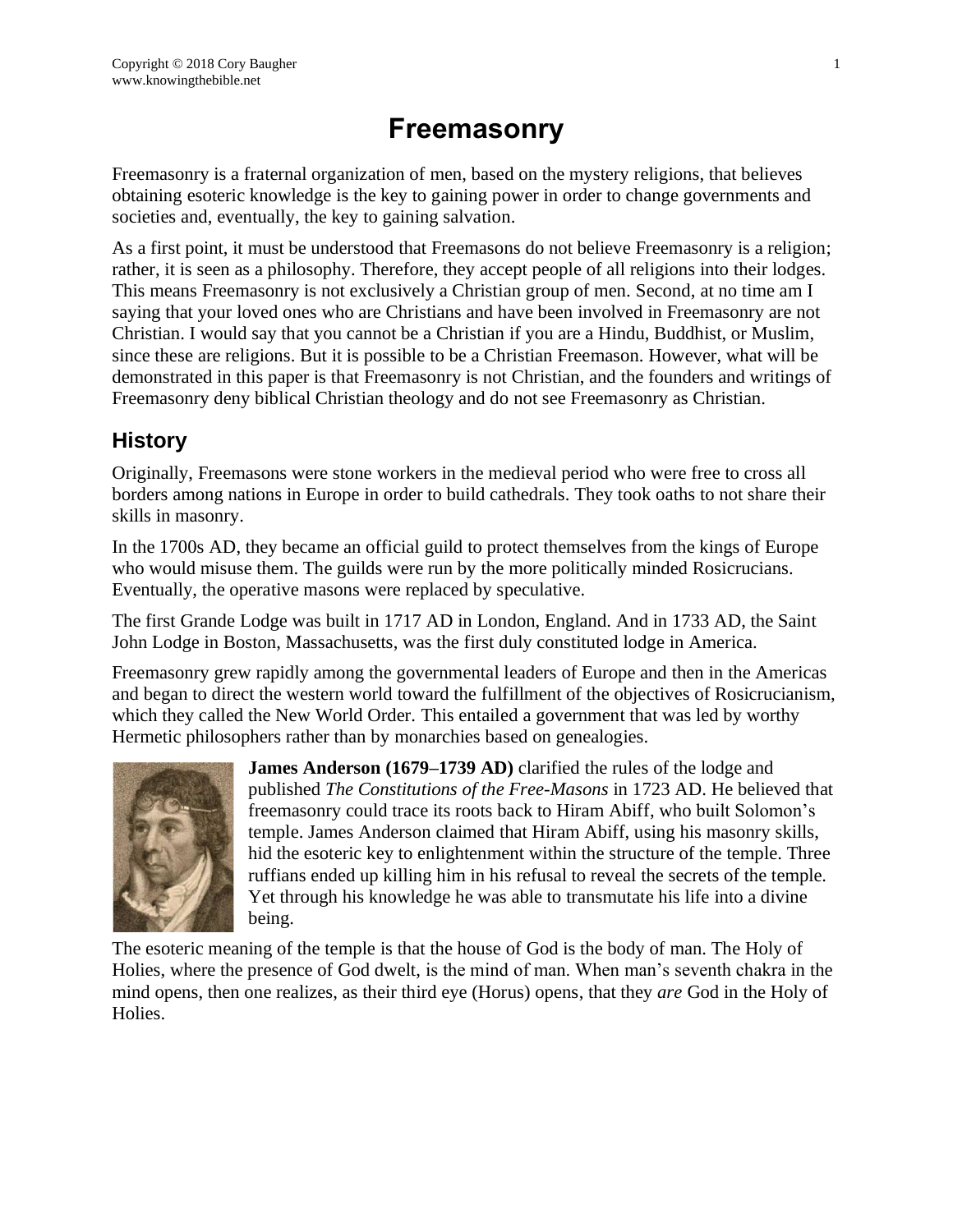





**Albert Pike (1809–91 AD)** was a Confederate soldier, attorney, and writer. In 1859 AD, he was elected the Sovereign Grand Commander of the Scottish Rite's Southern Jurisdiction. He rewrote and defined rituals of the Freemason lodge. His writings became the foundation of the rituals and beliefs of Freemasonry that are embraced in the lodges to this day.

In 1826 AD, William Morgan, a Freemason, threatened to expose the secrets of Freemasonry. As a result, he was arrested on trumped-up charges and eventually disappeared. This caused some to claim that he had been murdered and created a huge scandal.

This sparked a series of protests against Freemasons throughout the United States, especially in New York and neighboring states, and led to many masons leaving the craft. This also led to the formation of the Anti-Masonic Party.

American Freemasonry declined sharply but later rebounded as the force of the Anti-Masonic movement died out in the 1830s AD. By the late 1850s, masonry in America was the subject of renewed popular interest and lodge membership, as membership doubled again and again, especially during the Civil War.

To this day many of the government leaders in Europe and America are Freemasons.

# **Writings**

**The Kabbalist** writings like the *Zohar*

*Morals and Dogma* by Albert Pike

*Encyclopedia of Freemasonry* by Albert Mackey

Though the Bible may be respected in some Christian lodges, it is not seen as unique nor authoritative in Freemasonry.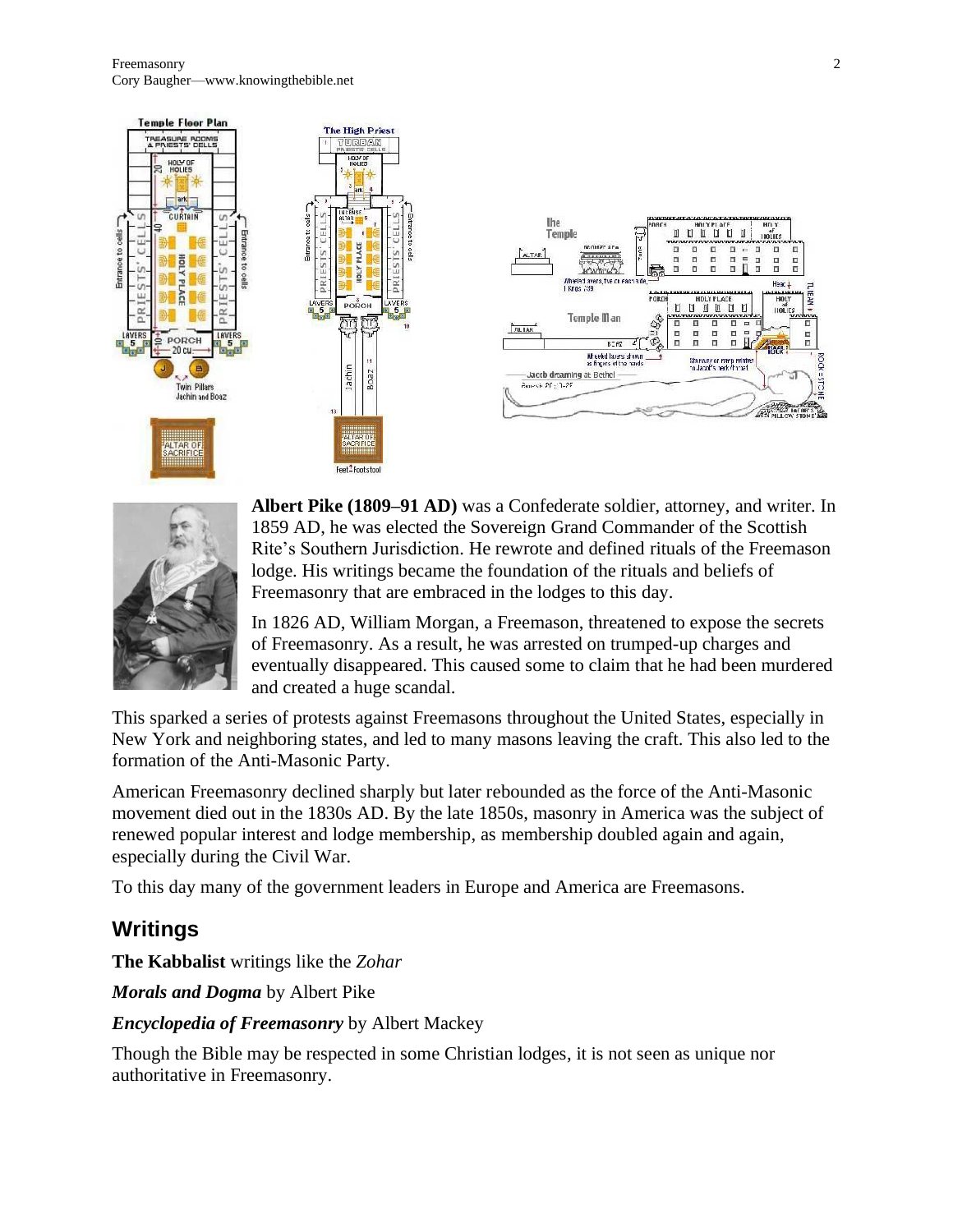"The Bible is an indispensable part of the furniture of the Christian lodge, only because it is the sacred book of the Christian religion. The Hebrew Pentateuch in a Hebrew lodge, the Koran in a Mohammedan one, belong on the altar. And one of the these and the square and the compass properly understood are the great lights by which a Mason must walk and work. The obligation of the candidate is always to be taken on the sacred book or books of his religion, that he may deem it more solemn and binding, and therefore it was that you were asked of what religion you were. We have no other concern with your religious creed." (Albert Pike. *Morals and Dogma, p. 11*)

"The Second Landmark is the Volume of Sacred Law, open in the Lodge. But the Bible is not, in freemasonry, more than one of the Great Lights, and never has been, for the reason that Masons are not required to believe its teachings….The stern fact is that we are constantly admitting Hindus, Chinese, Mohammedans, Parsees and Jews, not one of whom believes in the Bible, and this forces the conclusion that Masonry regards the Bible only as a symbol." (*Masonic Record*, June 1926, in "What Are Our Landmarks?")

## **Beliefs About God**

God is an unknowable and impersonal being.

He is seen as the Great Architect of the universe but is not involved in the history of humanity.

Overall, God is whatever the individual sees him to be. God is portrayed as all the images of the different gods of the world. No matter what name you call him, they are all the same God.

This is seen in the symbolic and esoteric name *Jehbulon,* used of God by the high-degree masons. This name is a combination of the names Jehovah, Ba'al, and Osiris.

"In this compound name an attempt is made to show by a co-ordination of divine names… the unity, identity and harmony of the Hebrew, Assyrian and Egyptian god-ideas, and the harmony of the Royal Arch religion with these ancient religions. This Masonic 'unity of God' is peculiar. It is the doctrine that the different names of gods as Brahma, Jehovah, Baal, Bel, Om, On, etc., all denote the generative principle, and that all religions are essentially the same in their ideas of the divine." (*Coil's Masonic Encyclopaedia*, p. 95:516 and *Masonic Ritual and Monitor*, p. 58:226.)

"Men have to decide whether they want a God like the ancient Hebrew Yahweh, a partisan tribal god, with whom they can talk and argue and from whom they can hide if necessary, or a boundless, eternal, universal, undenominational, and international Divine Spirit so vastly removed from the speck called man, that he cannot be known, named or approached. So soon as man begins to laud his God and endow him with the most perfect human attributes such as justice, mercy, beneficence, etc. the Divine Essence is depreciated and despoiled…. The Masonic test is a Supreme Being, and any qualification added is an innovation and distortion.... Monotheism violates Masonic principles, for it requires belief in a specific kind of Supreme Deity." (*Coil's Masonic Encyclopedia*, p. 95:516–17.)

"The religion of Freemasonry is not sectarian. It admits men of every creed within its hospitable bosom, rejecting none and approving none for his particular faith. It is not Judaism...it is not Christianity. It does not meddle with sectarian creeds or doctrines, but teaches fundamental truth.... At its altar, men of all religions may kneel; to its creed, disciples of every faith may subscribe." (Albert G. Mackey. *Encyclopedia of Freemasonry*, p. 641.)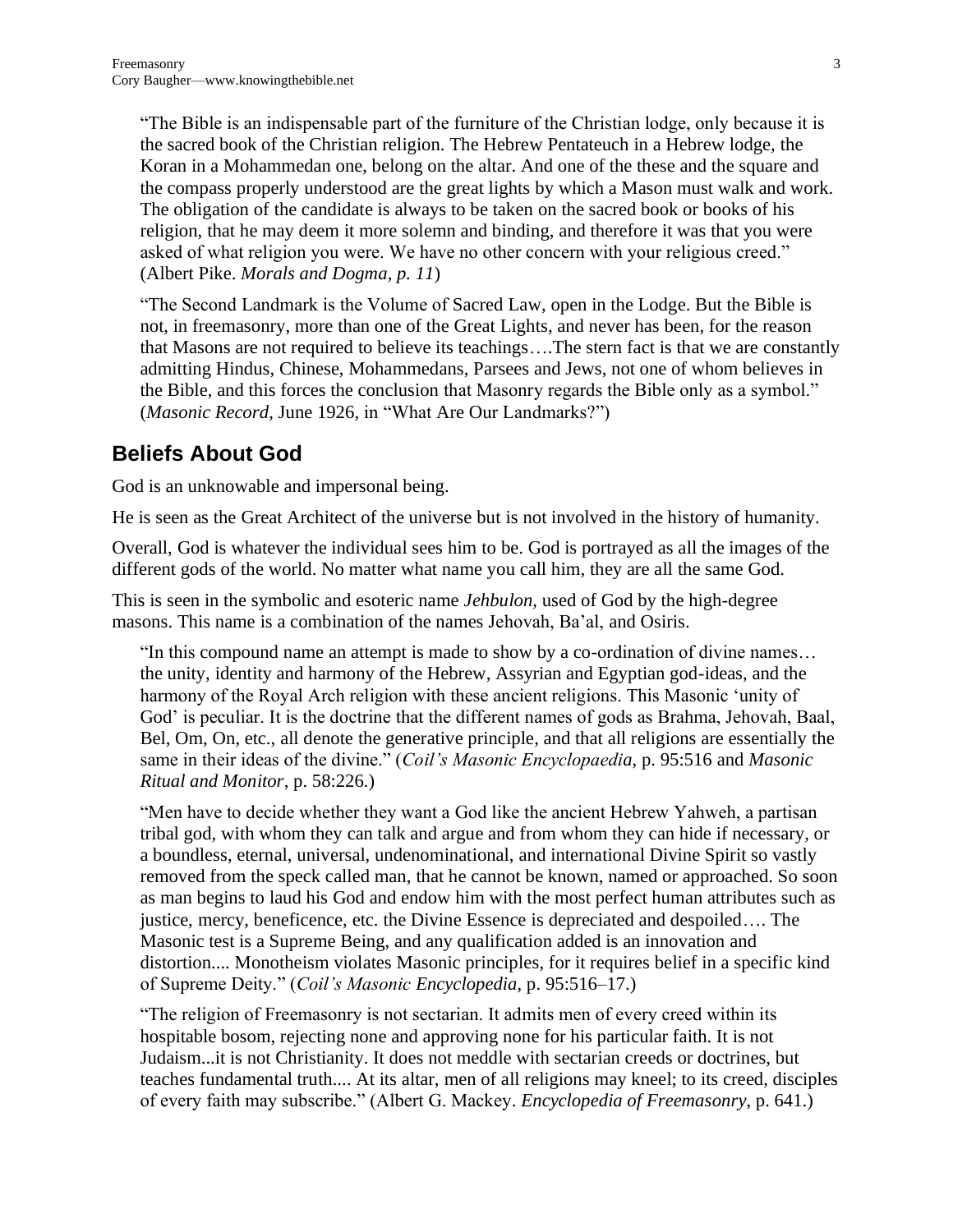# **Beliefs About the Material Realm**

The Great Architect created everything, but how he accomplished it is not important.

The universe is rational and orderly and is built on absolute principles rooted in three wisdoms of Hermeticism.

# **Beliefs About Humanity**

Humans are physical and spiritual beings.

Humans are flawed but have unlimited potential for good and greatness.

Humans are capable of evolving into godhood.

"Man is God in the making" (Manley P. Hall. *Lost Keys of Freemasonry*, p. 92.)

"Be still - and know - that I am God. 'THAT I AM GOD' - the final recognition of the All in All, the unity of self with the Cosmos - the cognition of the Divinity OF THE SELF!" (George H. Steinmetz. *The Lost Word: Its Hidden Meaning*, pp. 241–42.)

# **Beliefs About the Problem with the World and Humanity**

Humans are born into and trapped in ignorance of their true being, nature, and potential.

Humans believe that they are imperfect beings and thus do evil.

# **Beliefs About the Solution to the Problem**

Secret esoteric knowledge of the Hermetic order is what leads to enlightenment.

One makes himself a better person through works by obedience to objectives of the lodge.

This leads to achieving higher degrees within the lodge and thus gaining access to more esoteric knowledge. One then gains more and more of the light of Lucifer and evolves more into godhood.

This is portrayed as climbing Jacob's ladder, which is becoming the glory of God in Solomon's temple.

"…the true Mason raises himself by degrees until he reaches heaven." (Extract from the 28th degree lecture.)

"Endue him with the competency of thy divine wisdom, that by the secrets of our art, he may be better enabled to display the beauties of holiness of thy holy name." (Ritual – 1st degree)

"When the Mason learns that the Key to the warrior on the block is the proper application of the dynamo of living power, he has learned the Mystery of his Craft. The seething energies of Lucifer are in his hands and before he may step onward and upward, he must prove his ability to properly apply this energy. He must follow in the footsteps of his father, Tubal-Cain, who with the mighty strength of the war god hammered his sword into a plowshare." (Manly P. Hall. *The Lost Keys of Freemasonry*, p. 48.)

The afterlife is based on the individual mason. Masonic books emphasize reincarnation and the eventual reabsorption into the Great Architect.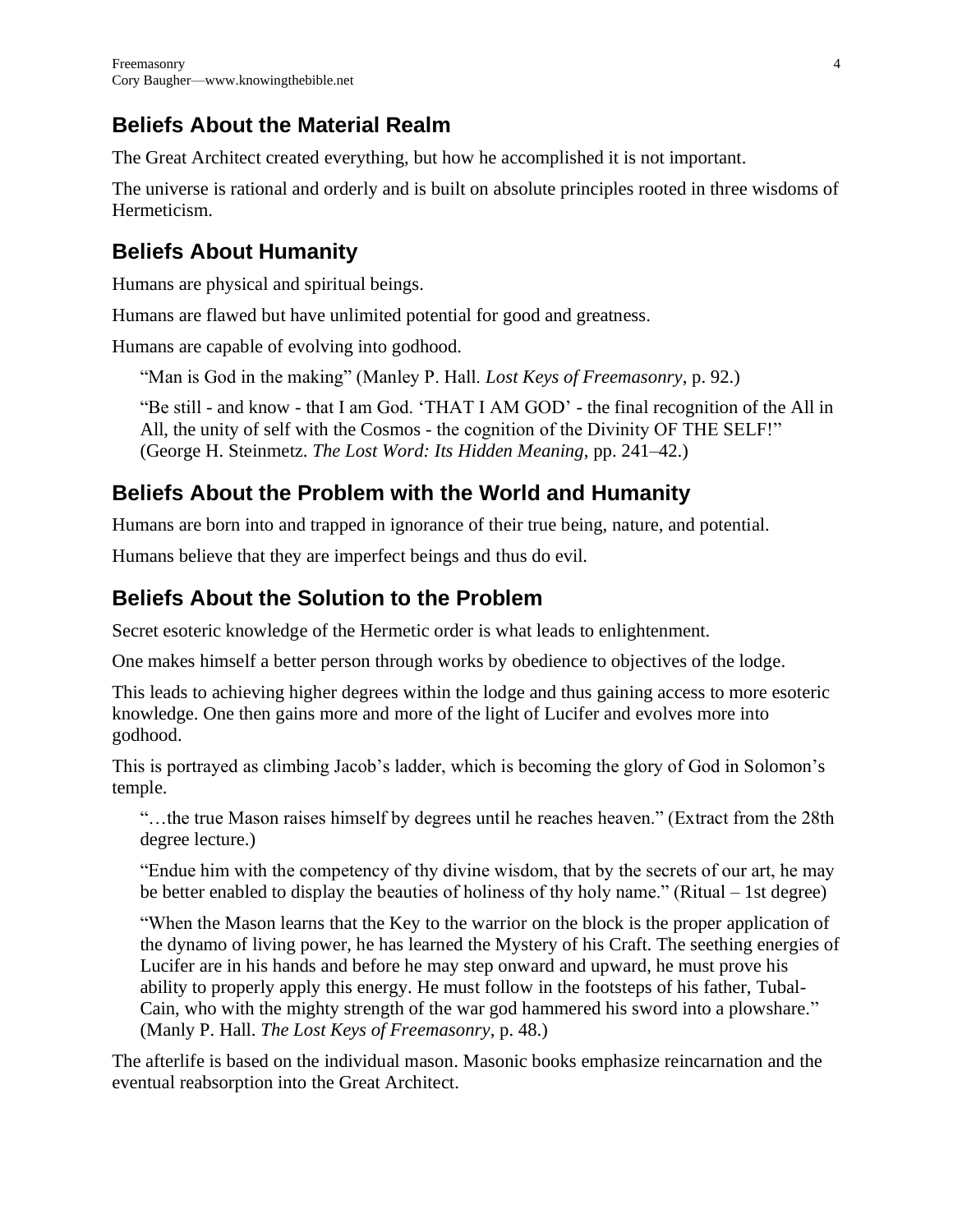"Thus, Masonry is a great fellowship of men of all countries and ages who are capable of discovering in the religious teachings of all humanity, some of them crude indeed, the fundamental truth common to them all. That God is the Father of all Mankind and all men are brethren. That this principle is worth dying for and that he who remains steadfast in the service of this ideal may well hope for and expect immortal life." (The Grand Lodge of the state of Maryland)

# **Beliefs About Jesus**

Jesus is a great spiritual teacher who achieved enlightenment through esoteric knowledge and his works.

If you are a Christian Freemason, you may believe that he is necessary for salvation as it pertains to the Christian faith and not all other faiths that do not embrace him.

"The religion of Freemasonry is not Christian." (Albert Mackey. *Encyclopedia of Freemasonry*, p. 618.)

"The true Mason is not creed bound. He realizes with the divine illumination of his lodge, that as a Mason his religion must be Universal. Christ, Buddha or Mohammed. The name means little, for he recognizes only the light and not the bearer. He worships at every shrine, bows before every altar, whether in temple, mosque, pagoda or cathedral, and realizes with his true understanding the oneness of all spiritual truths. No true Mason can be narrow for his lodge is the divine expression of all broadness." (Manley P. Hall. *Lost Keys of Freemasonry*, p. 64.)

The guiding principle to which Freemasons look is all manifestations of Lucifer and Hiram Abiff, who through his own willingness to sacrifice himself gained godhood.

# **The Lodge and Its Rituals**

Freemasonry is a highly ritual fraternity based on deep esoteric symbology.

## *The Lodge*

The lodge is the name of the gathering place of all Freemasons and every lodge has the same physical layout of their furniture, which symbolically represents Solomon's temple.

The head chair is situated in east, facing westward, and represents the holy of holies in the temple. This chair is where the Worshipful Master (the head Freemason) sits. The Worshipful Master wears a hat, usually a bowler hat, which is an indication of his position. It shows that respect belongs to him alone.

Above the head chair is the letter G, which stands for the God principle, geometry, and the generative. Also is an image of the sun, moon, and stars, which represent God, whom they obey. These two images represent the Freemason ability to rise as the morning star to godhood.

The floor of the lodge is tiled with a black and white checkerboard pattern, which represents the duality of the God principle (Monad): light/dark, male/female, spiritual/material, etc.

In the center of the lodge is an altar with the square and compass or whatever spiritual book that lodge wishes to have. These are the three greater lights. Around the altar are three candle stands,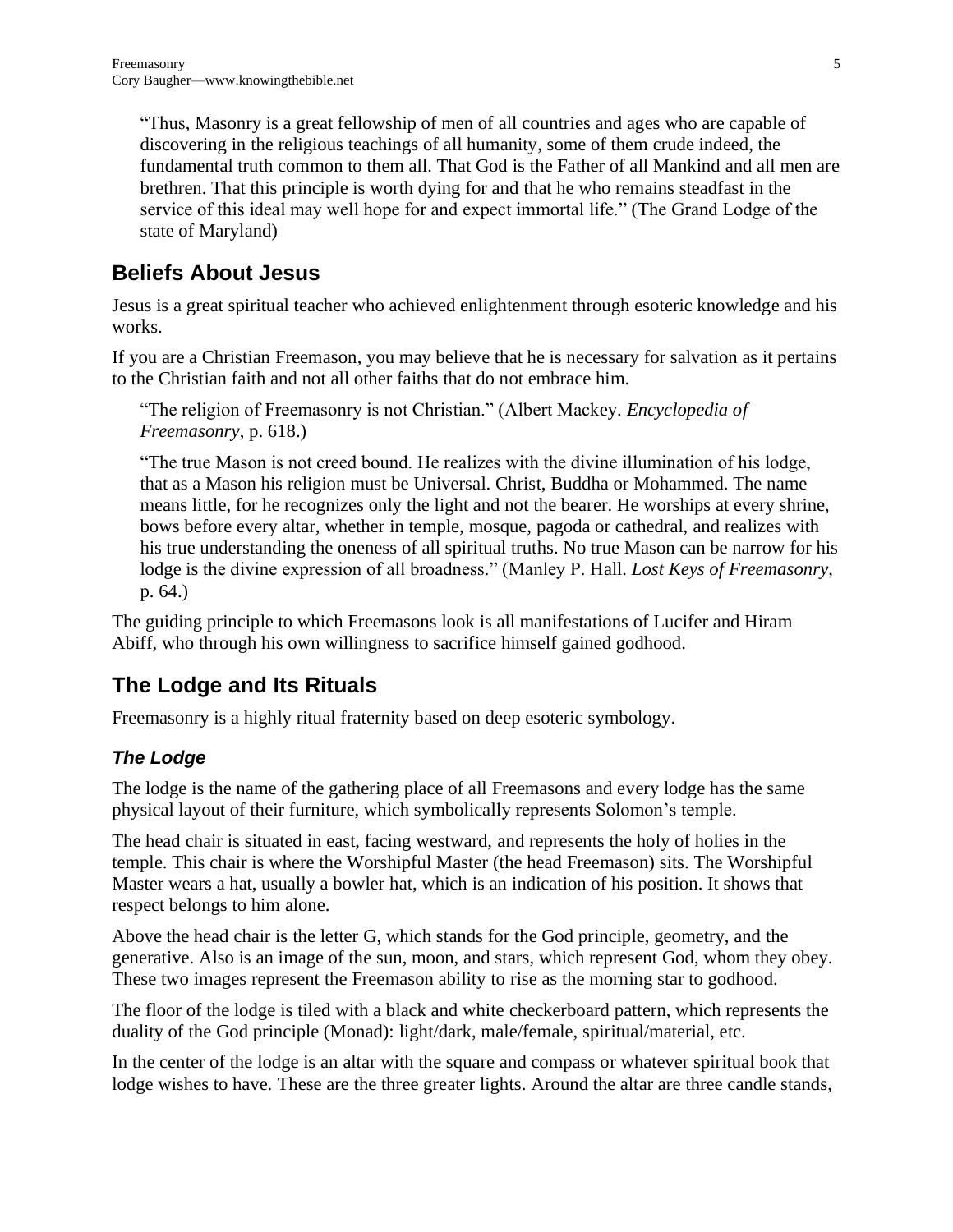arranged as a triangle, which represent the sun, moon, and Worshipful Master. These are the three lesser lights.



Every Freemason is required to wear a white lambskin apron while in the lodge. This represents the purity of their conduct through their own sacrifices and works, which allows for the generative process. They are even required to be buried in it, for it represents their eternal hope.

"By the Lambskin the Mason is reminded of the purity of life and rectitude of conduct which are so essentially necessary to his gaining admission into the Celestial Lodge above [heaven] where the Supreme Architect of the Universe presides." (Albert Mackey. *Encyclopedia of Freemasonry*, p. 72–74.)





## *The Scottish Rite*

There are 33 degrees (levels) through which one must pass in order to prove himself worthy of enlightenment. This structure of 33 degrees is known as the Scottish Rite.

The first three degrees is known as the blue lodge and is where the new initiate proves his interest and worthiness to become a Freemason.

Once he passes through the blue lodge, he enters the Scottish Rite until he achieves the 33 degree and becomes known as Shriners, those who have the energies of Lucifer in them.

"The Blue Degrees are but the outer court or portico of the Temple. Parts of the symbols are displayed there to the Initiate, but he is intentionally misled by false interpretations. It is not intended that he shall understand them; but it is intended that he shall imagine he understands them. Their true explication is reserved for the Adepts, the Princes of Masonry." (Albert Pike. *Morals and Dogma*, p. 819.)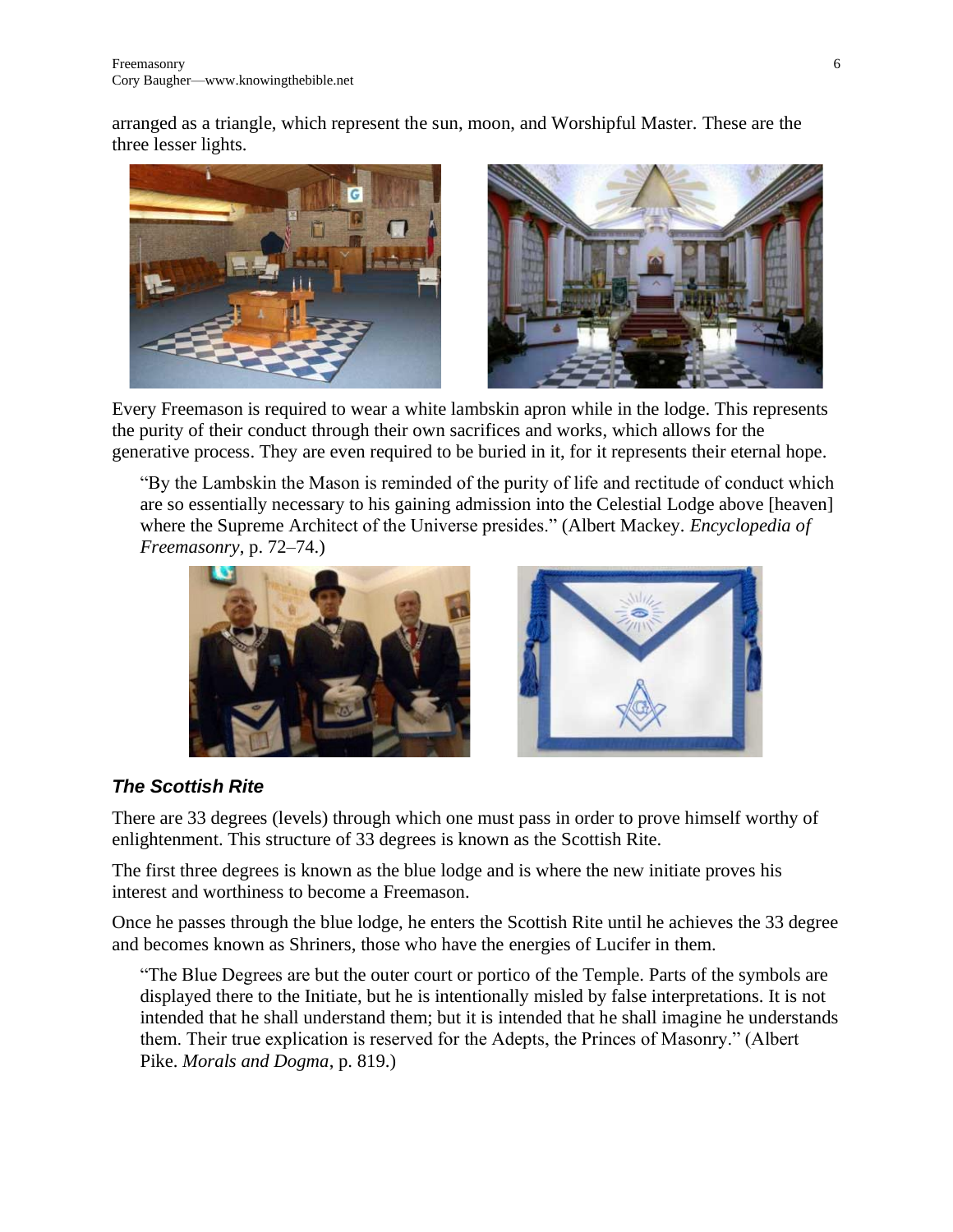"Masonry, like all the Religions, all the Mysteries, Hermeticism and Alchemy, conceals its secrets from all except the Adepts and Sages, or the Elect, and uses false explanations and misinterpretations of its symbols to mislead those who deserve only to be misled." (Albert Pike. *Morals and Dogma*, pp. 104–05.)

## *Initiation Ritual*

When a new initiative enters into Freemasonry, he goes through a ritual that symbolically represents his commitment and worthiness to become a part of the Scottish Rite.

He steps in through the two pillars of Solomon's Temple, which represent male/female, sun/moon, and gateway into the celestial lodge (heaven).

The initiate bears his left breast (heart) and pulls up his right pant leg, representing duality. He is also blindfolded, meaning he is in darkness, with a noose (cable tow) around his neck, symbolizing his sacrificial death necessary to gain esoteric knowledge. A sword is placed at his heart, and he swears upon his life to the keep secrets of Freemasonry.



"There he stands without our portals, on the threshold of his new Masonic life. In the darkness, helpless and ignorance, having been wandering amid the errors and covered over with the pollution of the outer and profane world, he comes inquiringly to our door seeking the new birth, and asking a withdrawal of the veil which conceals divine truth from his uninitiated eyes." (Albert Mackey. *Manual of the Lodge*, p. 20.)

"Man is never closer to God than when he kneels, spiritually naked, at the altar of Freemasonry." (*Masonic Services Association* series, vol. 19 p. 14.)

"You have entered a new world symbolically and spiritually you have been reborn. This started the moment you were prepared to become a Freemason. As you progress in Masonic Knowledge your vision will broaden. You will become more vitally alive than ever before. You will become more aware of your fellow man, your family, your church, and your country. Your whole philosophy of life will become richer. This will take place, but only if you become Masonically educated." (Allen Roberts. *The Craft and Its Symbols*.)

## *The Order of the Eastern Star*

The Order of the Eastern Star was created by Rob Morris in 1850. In 1866, Rob Morris started working with Robert Macoy and handed the Order over to him.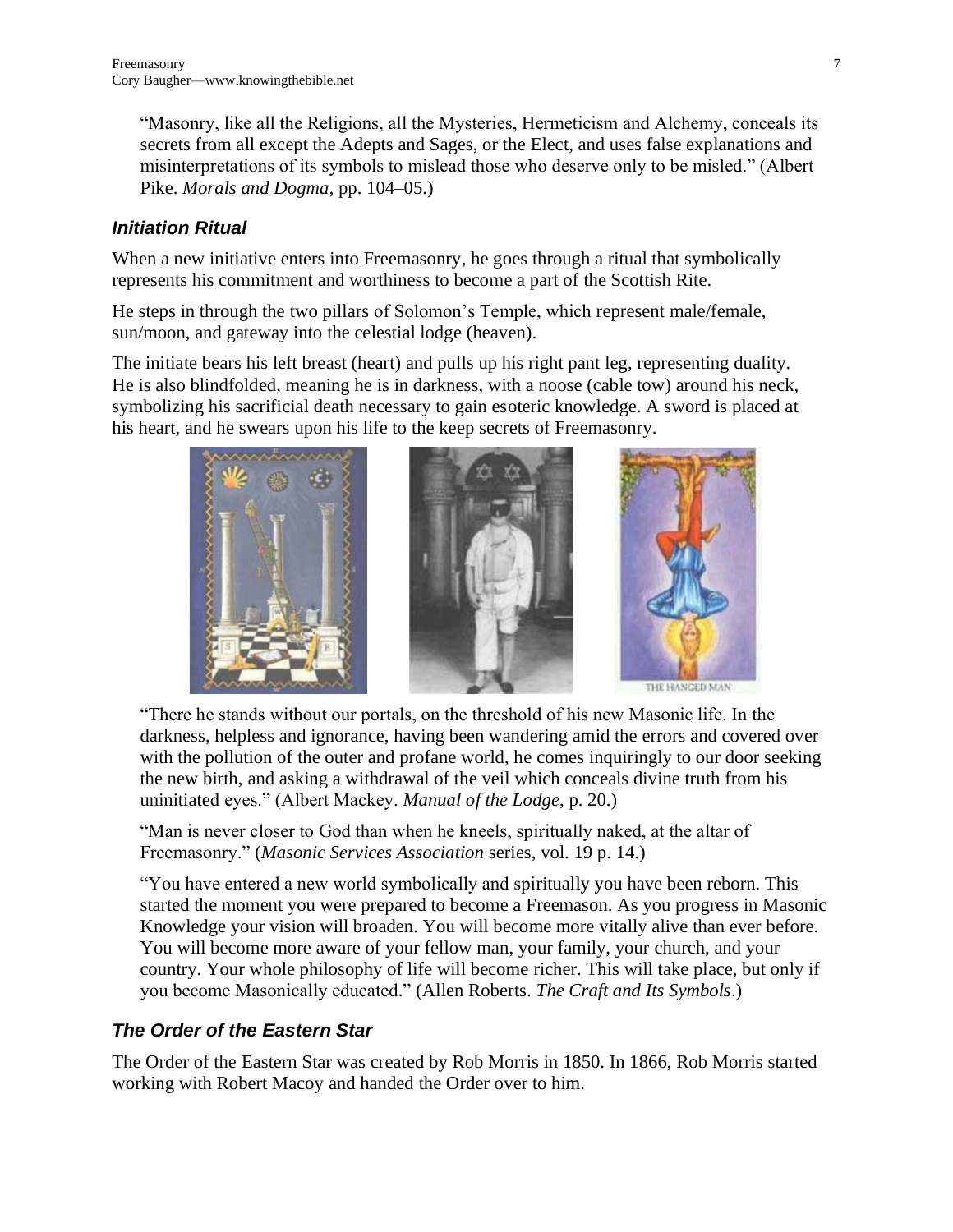The Order is technically the female version of Freemasonry since females are not allowed to participate in the rituals of the male lodges. A male master mason must preside over female lodges. The men who participate in the order must be Master Masons, and the women must have specific relationships with Masons.

They claim that the name Eastern Star comes from the "star in the east that led the magi to Bethlehem" (Matt. 2:2) or the name Esther ("star") from the book of Esther. According to Albert Pike, however, it refers to Horus.

"To find in the BLAZING STAR of five points an allusion to Divine Providence is fanciful; and to make it commemorative of the Star that is said to have guided the Magi, is to give it a meaning comparatively modern. Originally, it represented Sirius, or the Dog-star, the forerunner of the inundation of the Nile…" (Albert Pike. *Morals and Dogma*, p. 15.)

## **Symbols**



The **square and compass** are architect's tools and are used in Masonic ritual as emblems to teach symbolic lessons. They are the tools of geometry that God used to build the universe and represent the Freemason's works to craft himself into godhood.

"The square, to square our actions; The compasses, to circumscribe and keep us within bounds with all mankind." (Malcolm C. Duncan. *Duncan's Masonic Ritual and Monitor*. 1866.)

They also form the outline for the hexagram, which represents the material realm mirroring the spiritual realm, which esoteric knowledge brings together in unity of understanding.





The **ashlar stone** represents the Freemason crafting himself in a perfectly hewn stone through his own knowledge and works.

"By the rough ashlar we are reminded of our rude and imperfect state by nature; by the perfect ashlar of that state of perfection at which we hope to arrive by a virtuous education, our own endeavors, and the blessing of God." (*Masonic Monitor*.)

# **Witnessing**

Witnessing often seems scary, but try to remember you are just sharing who Jesus is to you in your life. It is important to remember that it is not your job to answer all their questions and convert them. It is your job to share who God and Jesus Christ are as you know them now at this point in your life and how they have been involved in your life.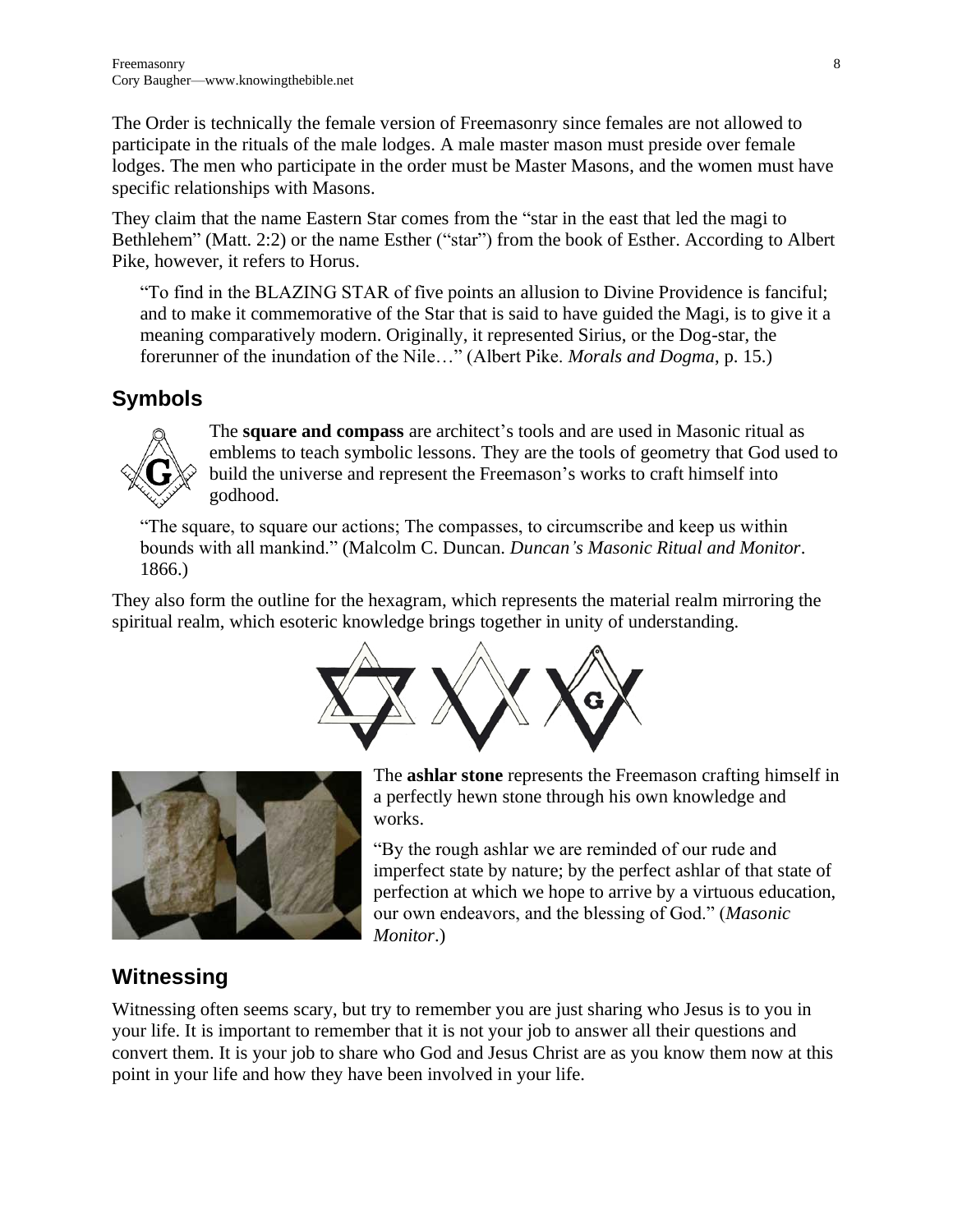#### *Witnessing to Other People in General*

First, pray for wisdom, pray for them, and pray for the leading of the Holy Spirit. Even if you just met them, you can still ask for God's leading in a brief prayer.

Don't be afraid of them or make it awkward. Remember that they are people with many of the same fears and desires that you have. They may look culturally different and sound different as they express their worldview, but at the core of their being, they are a person who wants to be loved, feel safe, and have meaning in their life. They have come to believe that the worldview they have will fulfill those needs. That is really the only thing that makes them different from you.

Second, the most important part is to love them and listen to them. Many non-Christians complain that Christians immediately share the gospel without really getting to know them. Most people do not feel like people really listen to them and get to know who they are. It is important to realize that most witnessing is the result of building a relationship with people and being involved in their life. Take the time to really listen to their desires and fear and draw them out with questions. Sometimes you will find that their beliefs are based more on childhood experiences or being hurt by other Christians than the evidence or benefits of their religion. Understand that you may be in for the long haul, and it may take many conversations and years to lead them to Christ. You may not even see them become a Christian, but God will use you as well as many others to lead them to Christ, which may happen at the influence of another Christian long after they are out of your life.

Even if you know a lot about their religion or have met a lot of people from their religion, do not assume you know what they believe. Not everyone of the same religion necessarily has the same beliefs. Ask them what they believe and why they believe what they do. Pay attention to what they emphasize or what they spend the most time talking about because that usually is the most important thing to them. That will be the most rooted belief that will be the hardest for them to shift their perspective on. Remember not everything they believe is wrong or bad. Compare it to the basic affirmations of the Christian faith, not your personal belief preferences.

Third, it is better to start with asking them questions about what they think about Christianity than telling them what it is and why it is right. You may find that many things they believe are correct. Ask them who they think God and Jesus are. What do they think is wrong with the world and how it should be fixed? Do they think they are a good person, and why? What do they think will happen to them when they die? If you can affirm them in that belief or talk about how you believe that too, then you are starting on common ground with them, which will make you less hostile and help them feel more connected to you and more comfortable to share with you. Then you can lovingly point out the differences between what they believe and what the Bible says. Frame it as Jesus being so much more rather than "this is right" or what you have to believe.

Fourth, get them to think about how their worldview corresponds to reality. Ask them in a curious and loving way, not in a debating way, about the contradictions in their belief systems. Listen for internal contradictions as they explain their beliefs. You must listen to what they are saying and ask questions. Sooner or later you catch on to inconsistencies. Inconsistencies usually arise when discussing the relationship between their beliefs and reality. In a loving way confront them on these inconsistencies in order to show them that their beliefs do not correspond with reality. You are trying to help them step outside their belief system and see it from a different perspective. Ask them to explain how they can embrace these contradictions. Ask them the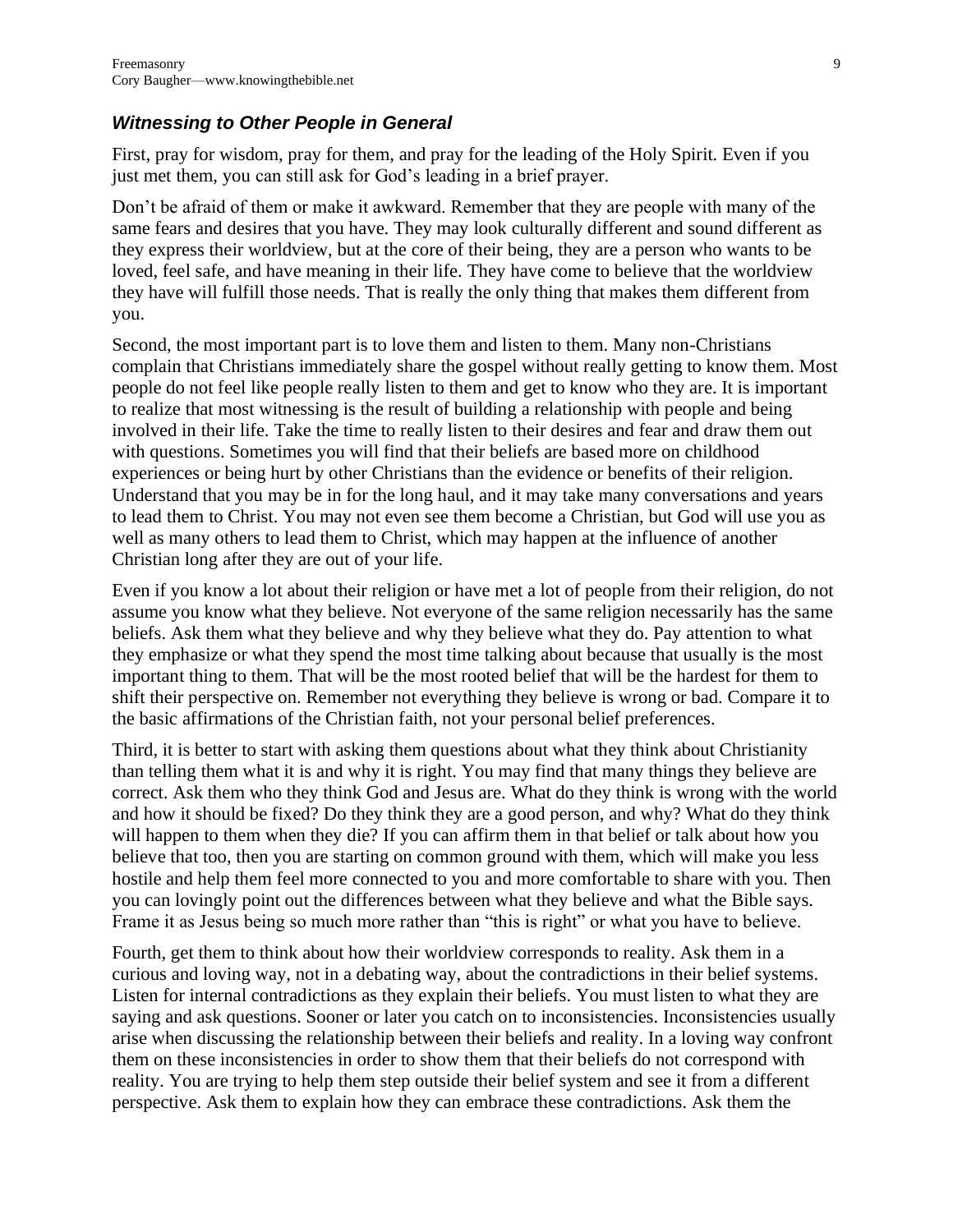questions that you have always had about their religion or the things that do not make sense to you.

Do not get distracted by the bizarre or fringe beliefs that other people have. Focus on the majors: who God is, humanity, the problem with humanity and creation, and most importantly the solution to the problem with humanity and creation. The focus should always be on who Jesus is and His work on the cross. Share with them how Jesus provides a better relationship, path, and future.

Finally, share your story with them. They may be able to argue with beliefs, but they cannot argue against your own story. Tell them about your life before Christ, how you came to know Christ, and how He changed your life. And most importantly, tell them how Christ got you through and is getting you through your struggles. Remember, people of other religions do not have a personal relationship with a being that is all powerful and can get them through anything. They are all on their own in dealing with their struggles. Your personal stories are the most powerful tool you have in witnessing to others, for this is where Jesus becomes real in the everyday lives of everyday people.

## *Witnessing to a Freemason*

Do not let a Freemason who is not Christian know that you are trying to witness to them. If you let them know, you might not get the opportunity to witness to them. Freemasons will not usually speak with you if they know that you hold a negative opinion about Freemasonry. The more they think you know, the less likely they are to talk and open up to you. The most common Masonic defense is silence. The best way to witness to a Freemason is to work one-on-one with a man who has not had time to speak with other Masons about the meeting. Never agree to meet with a group of Masons. If you do, they will stick together and team up on you. They will not hear you out when others are there supporting their beliefs.

Know the beliefs and facts about Freemasonry well. They are men who value knowledge as a means of salvation and power, which brings respect. If you are not knowledgeable, then they will not respect you and will not listen to you.

## *Talking to a Christian Freemason*

Do not tell them they are in a cult or a false religion. Do not question their salvation. Start by asking them why they are a Freemason. Are they there for social reasons, community service, or because they truly believe that the doctrine and rituals of Freemasonry will make them a better person? Ask them what their lodge believes and teaches. If they believe that Freemasonry is Christian, then ask them what they think about the other lodges that have people of other religions in them. Show them the statements in this document about what the leading Freemasons say about Freemasonry and Christianity. Encourage them to read for themselves *Morals and Dogma* by Albert Pike, *Encyclopedia of Freemasonry* by Albert Mackey, and the *Masonic Record*. If they are truly a Christian, then they will not be able to reconcile the two and will leave. But give them time to research and process the information. It is not easy to process the reality that you have been a part of something that you thought was Christian but was not. Pray for them during this time.